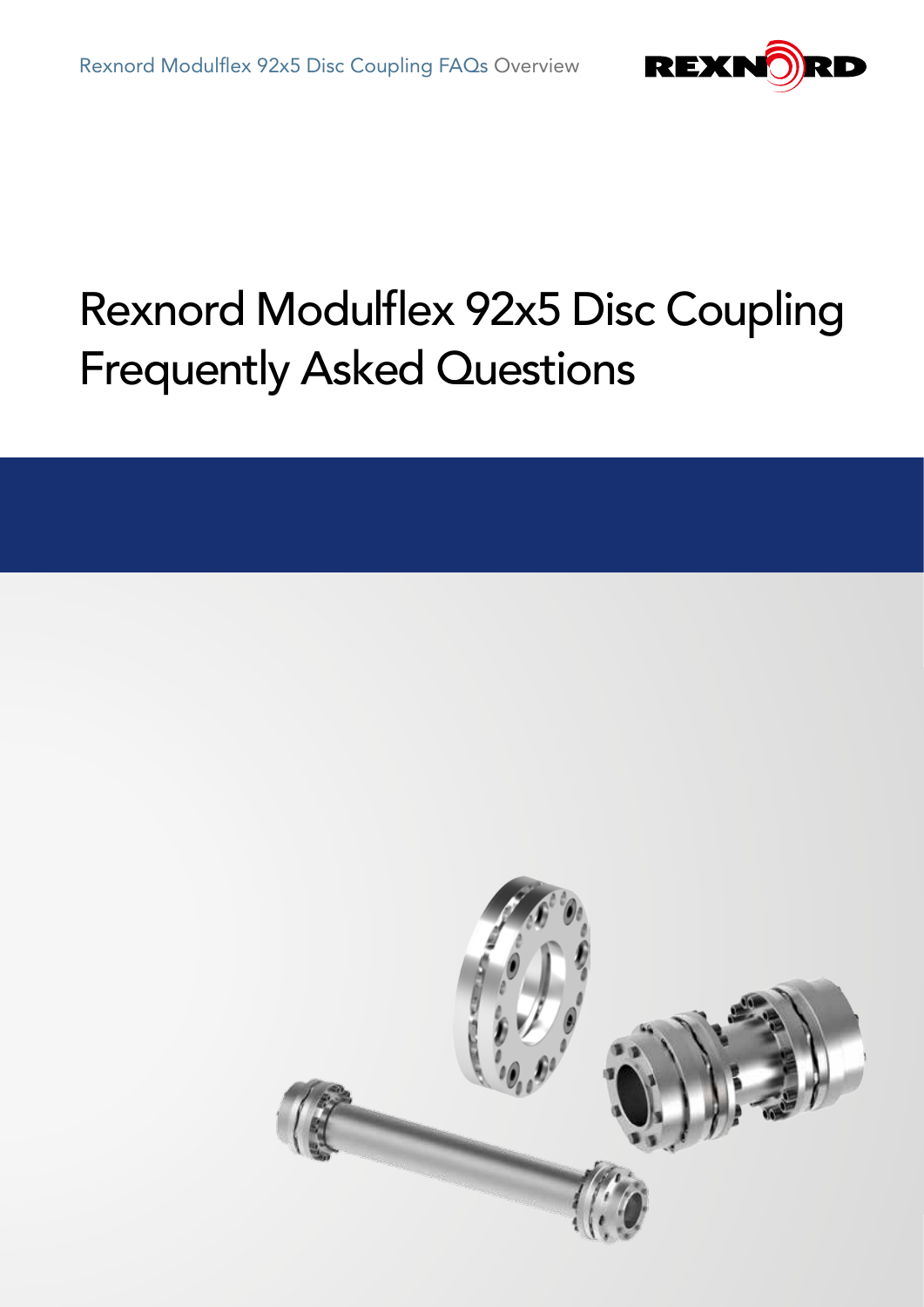





## Rexnord Modulflex 92x5 Disc Couplings

Frequently Asked Questions



| <b>Questions</b>                                             | <b>Answers</b>                                                                                                                                                                                                                                                                                                                                                                                                                 |
|--------------------------------------------------------------|--------------------------------------------------------------------------------------------------------------------------------------------------------------------------------------------------------------------------------------------------------------------------------------------------------------------------------------------------------------------------------------------------------------------------------|
| What is a Rexnord Modulflex 92x5 Disc Coupling?              | The Rexnord Modulflex 92x5 Disc Coupling is a torsionally stiff<br>coupling with a modular design concept and optional Rexnord<br>Koniclamp® keyless shaft connections. It's truly backlash-free and<br>the flexible disc elements are installed under compression.                                                                                                                                                            |
| Why choose Rexnord Modulflex 92x5 Disc Couplings?            | We engineer and manufacture a modular product with the<br>lowest total cost of ownership that meets several application<br>requirements. The coupling offers a reliable performance even<br>when the system experiences reciprocating forces. With the<br>ease of installation and the perfect application alignment, the<br>Rexnord Modulflex 92x5 Disc Coupling is the best solution for<br>the most demanding applications. |
| How is the Rexnord Modulflex 92x5 Disc Coupling<br>designed? | The product is designed and manufactured to meet zero<br>backlash, high-speed potential and high reversing / alternating<br>torques per outer diameter.                                                                                                                                                                                                                                                                        |
| How does a Rexnord Modulflex 92x5 Disc Coupling<br>function? | The Rexnord Modulflex 92x5 Disc Coupling transmits torque<br>from the driver equipment to the driven equipment, protecting<br>the bearings, gears, and more, against reaction forces due to<br>misalignment or runouts.                                                                                                                                                                                                        |
| How long have the couplings been on the market?              | The first Rexnord Modulflex Disc Coupling was launched in 1990.<br>Currently we are at the fifth generation of the Rexnord Modulflex<br>Disc Coupling.                                                                                                                                                                                                                                                                         |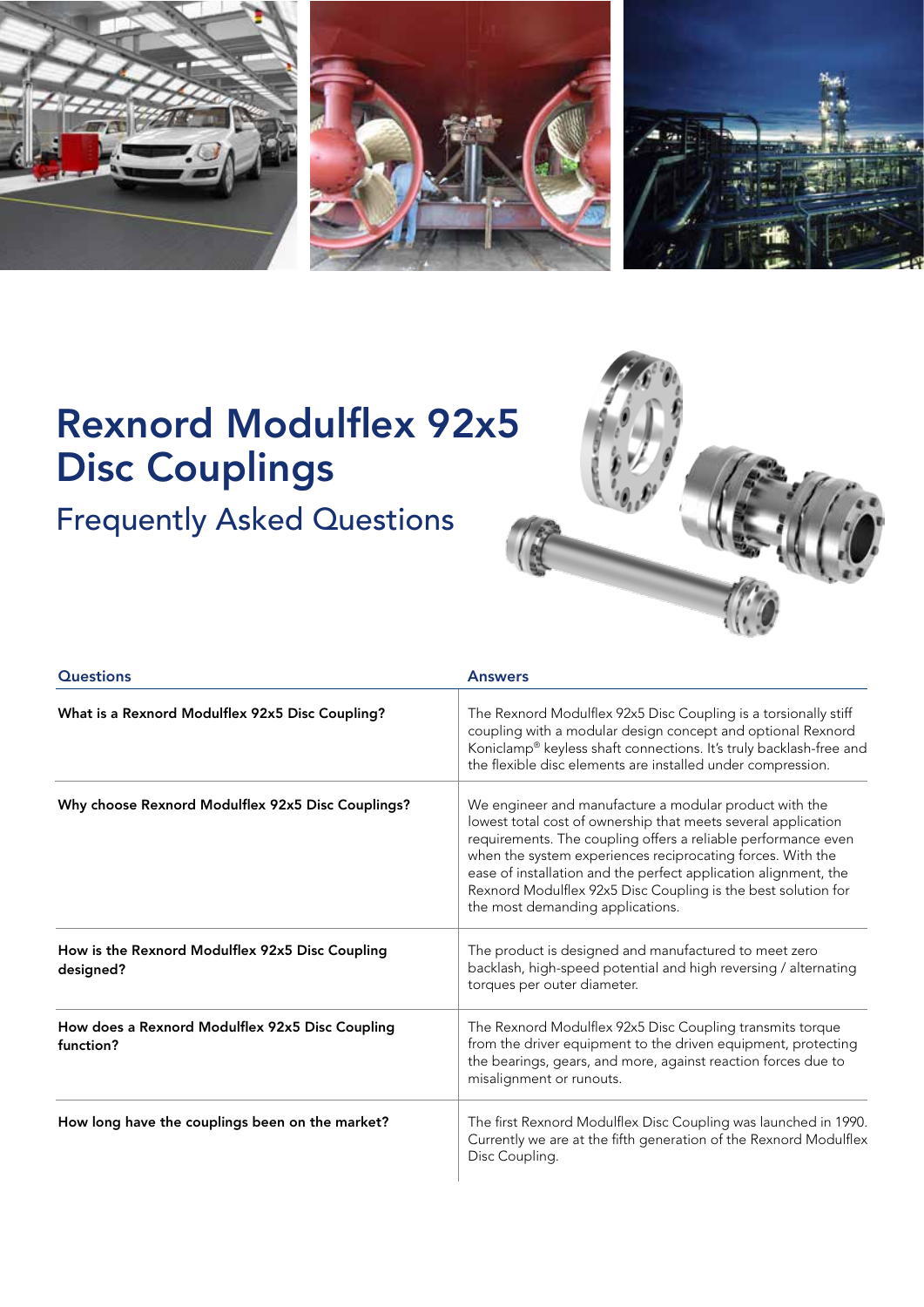| <b>Questions</b>                                                                                | <b>Answers</b>                                                                                                                                                                                                                                                                                                                                                                                            |
|-------------------------------------------------------------------------------------------------|-----------------------------------------------------------------------------------------------------------------------------------------------------------------------------------------------------------------------------------------------------------------------------------------------------------------------------------------------------------------------------------------------------------|
| What are typical applications for Rexnord Modulflex 92x5<br><b>Disc Couplings?</b>              | They can be used as a general purpose coupling, but specifically<br>on applications with reversing torques, test rigs, torque meters,<br>marine drive shafts, compressors, large industrial fans, and more.                                                                                                                                                                                               |
| What makes the Rexnord Modulflex 92x5 Disc Coupling<br>design unique in an application?         | The Rexnord Modulflex 92x5 Disc Coupling is designed to<br>meet specific application requirements. It has a form-fitted disc<br>connection that allows the coupling to transmit reversing torques<br>without any additional service factors. The radial and axial runout<br>of the coupling is outstanding and no extra bending forces are<br>created by inclined flanges or by tightening up the screws. |
| Can the coupling be customized?                                                                 | The modular design of the Rexnord Modulflex 92x5 Disc Coupling<br>is the base parameter of this coupling. It makes it easy to<br>customize the coupling to meet the application requirements.                                                                                                                                                                                                             |
| Can Rexnord Modulflex 92x5 Disc Couplings be used with<br>extended spacers?                     | Yes, there are steel spacers available up to 6.000 millimeters and<br>in carbon fiber available up to 12.000 millimeters.                                                                                                                                                                                                                                                                                 |
| What are the shaft diameters where the Rexnord<br>Modulflex 92x5 Disc Coupling can be used?     | The size options range from 15 to 385 millimeters bores for shaft<br>diameter connection.                                                                                                                                                                                                                                                                                                                 |
| What is the typical torque capacity for a Rexnord<br>Modulflex 92x5 Disc Coupling?              | For the standard coupling design the torque capacity goes<br>from 100 to 330.000 Nm. The torque capacity for a non standard<br>design can go up to 3.000.000 Nm and above. The nominal and<br>maximum torque ratings are capable to transmit positive and<br>negative torque.                                                                                                                             |
| What is the temperature range in which the Rexnord<br>Modulflex 92x5 Disc Coupling can be used? | -30 to 150 degrees Celsius. Special low- and high-temperature<br>designs are available on request.                                                                                                                                                                                                                                                                                                        |
| What materials are Rexnord Modulflex 92x5 Disc<br>Coupling assemblies made of?                  | The standard Rexnord Modulflex 92x5 Disc Coupling elements are<br>made from high-grade steel. For special applications the elements<br>can be made from other materials, such as aluminum, stainless<br>steel or alloy steel, to meet extreme requirements, like corrosion<br>resistance or low temperatures.                                                                                             |
| Why is aluminum used?                                                                           | The inertia and the weight of the elements are less than half of a<br>steel version, and the performance is 80 percent from the nominal<br>torque.                                                                                                                                                                                                                                                        |
| Does the Rexnord Modulflex 92x5 Disc Coupling require<br>any maintenance?                       | There is no lubrication needed. The coupling element requires<br>occasional visual monitoring to check if the disc has a failure<br>caused by torque overload or misalignment.                                                                                                                                                                                                                            |
| What is the warranty for this coupling?                                                         | The coupling has a standard warranty of one year on material and<br>workmanship.                                                                                                                                                                                                                                                                                                                          |
| How can I order them?                                                                           | Contact us at +49 231 82 94 334, by email: cs.bsd@rexnord.com or<br>contact your local Rexnord Account Executive.                                                                                                                                                                                                                                                                                         |